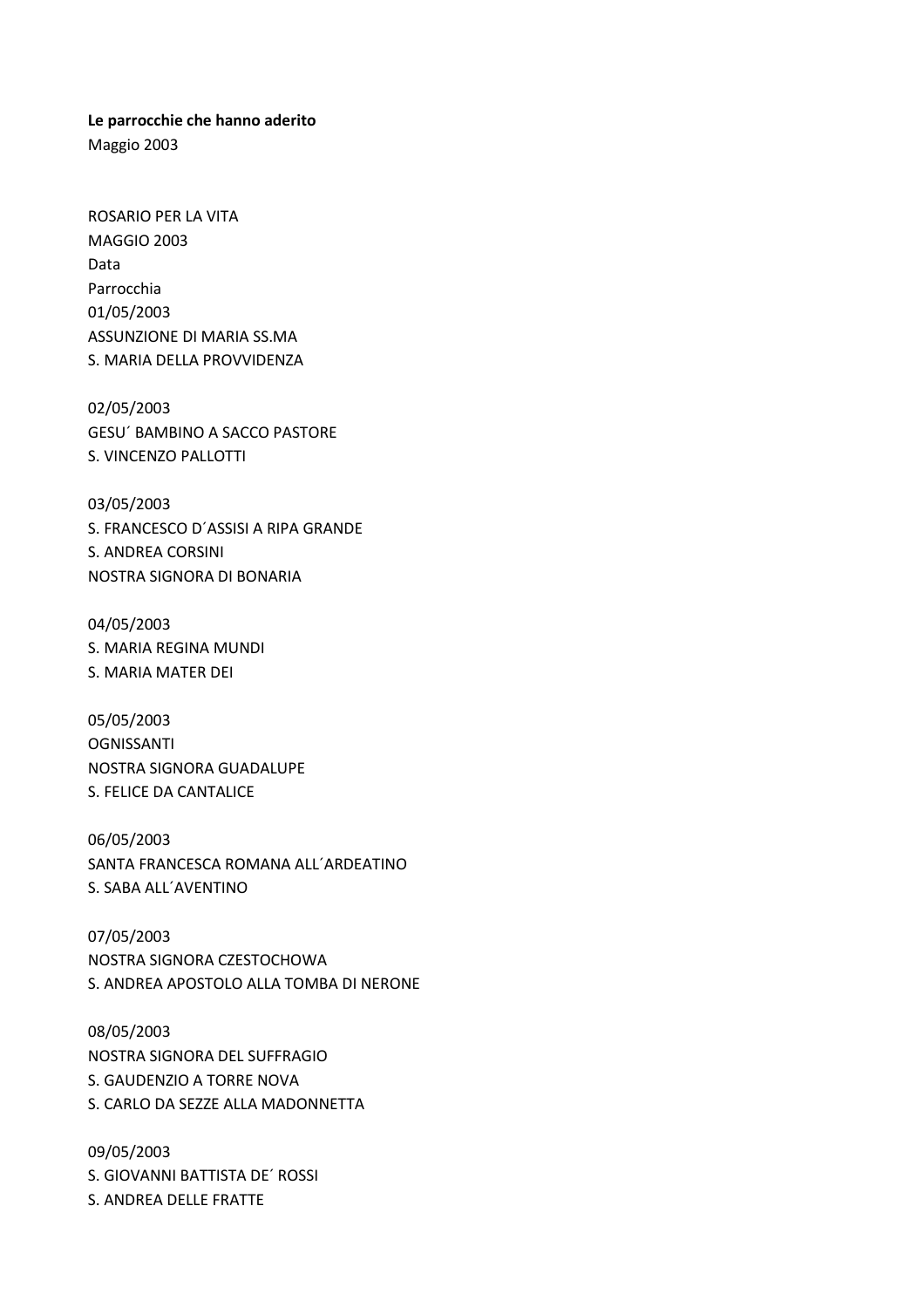10/05/2003

S. MARIA CONSOLATRICE

S. LEONARDO MURIALDO

S. BERNADETTA SOUBIROUS

11/05/2003

S. MARIA REGINA PACIS A MONTE VERDE

S. MARIA DELL´OLIVO A SETTECAMINI

12/05/2003 S. TIMOTEO A CASAL PALOCCO S. GALLA S. FELICE DA CANTALICE

13/5/2003 SS. PIETRO E PAOLO ALL´EUR S. DAMASO S. GIOVANNI MARIA VIANNEY

14/05/2003 S. MARIA MADRE DELLA MISERICORDIA ORATORIO S. PAOLO

15/05/2003 SPRIRITO SANTO ALLA FERRATELLA S. ANTONIO DA PADOVA A VIA SALARIA

16/05/2003 S. GIULIA BILLIART S. MARIA MATER ECCLESIAE A TOR DI VALLE

17/05/2003 S. MARIA ASSUNTA E S. GIUSEPPE S. GIOVANNI DELLA CROCE

18/05/2003 S. SATURNINO S. MARIA MADRE DEL REDENTORE

19/05/2003 SS. MARCELLINO E PIETRO AL LATERANO S. FELICE DA CANTALICE PREZIOSISSIMO SANGUE DI N.S.G.C.

20/05/2003 N.S. DI GUADALUPE E S. FILIPPO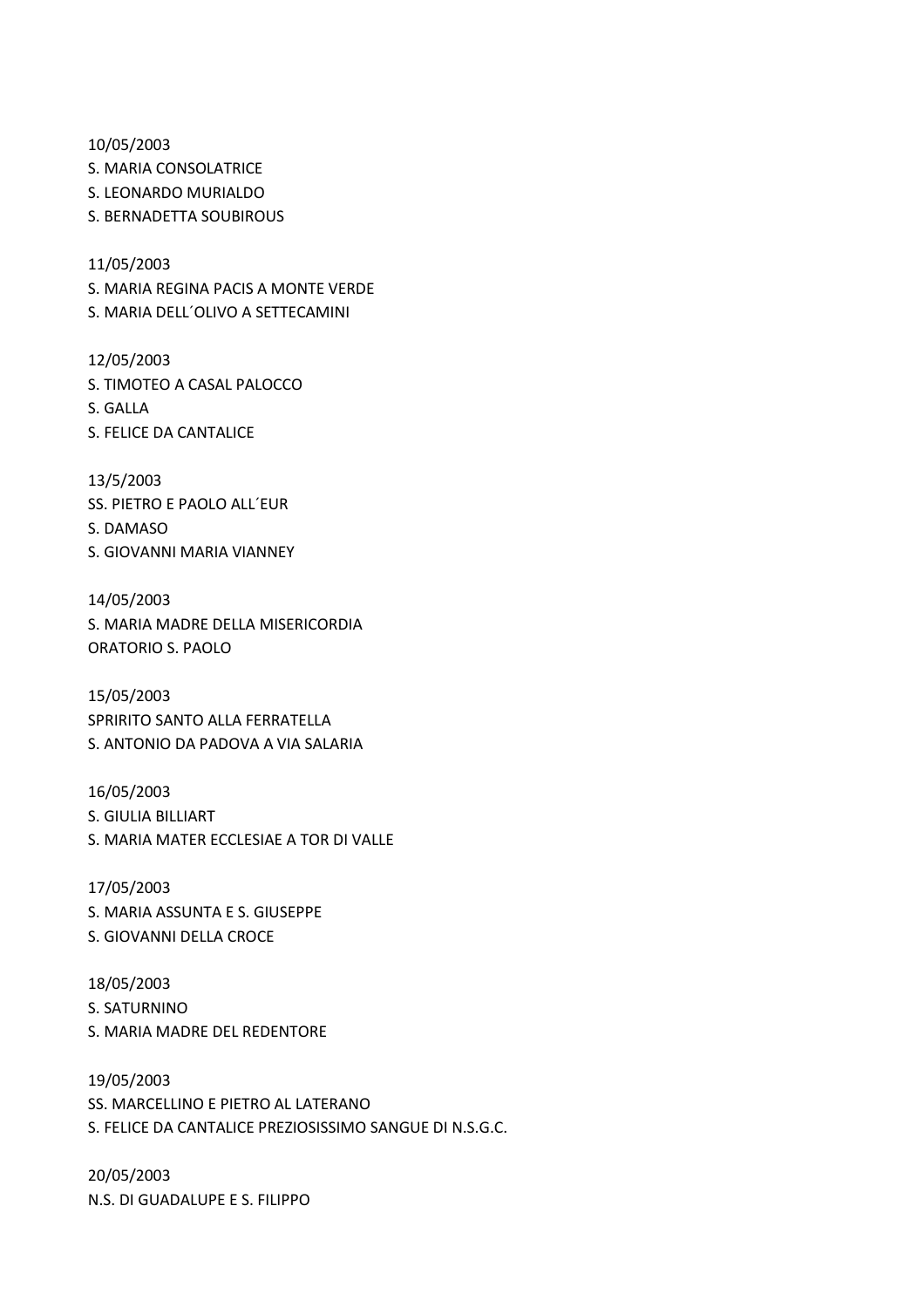S. DOMENICO DI GUZMAN

21/05/2003 SS. REDENTORE S. IRENEO

22/05/2003 S. ROBERTO BELLARMINO S. CLETO A CASALE S. BASILIO

23/05/2003 S. GIULIO A MONTE VERDE S. RITA A TORRE ANGELA

24/05/2003 S. BERNARDO DA CHIARAVALLE S. LIBORIO

25/05/2003 SACRI CUORI SAN JOSE´ MARIA ESCRIVA'

26/05/2003 S. FRUMENZIO

SACRI CUORI S. FELICE DA CANTALICE

27/05/2003 S. GIUSEPPE ARTIGIANO A V.TIBURTINA SACRI CUORI

28/05/2003 S. GIOVANNI BATTISTA AL COLLATINO SACRI CUORI

29/05/2003 S. ROMANO MARTIRE A VIA TIBURTINA SACRI CUORI GESU´ DIVIN MAESTRO 30/05/2003 S. M. REGINA DEGLI APOSTOLI ALLA MONTAGNOLA SACRI CUORI

31/05/2003 GRAN MADRE DI DIO